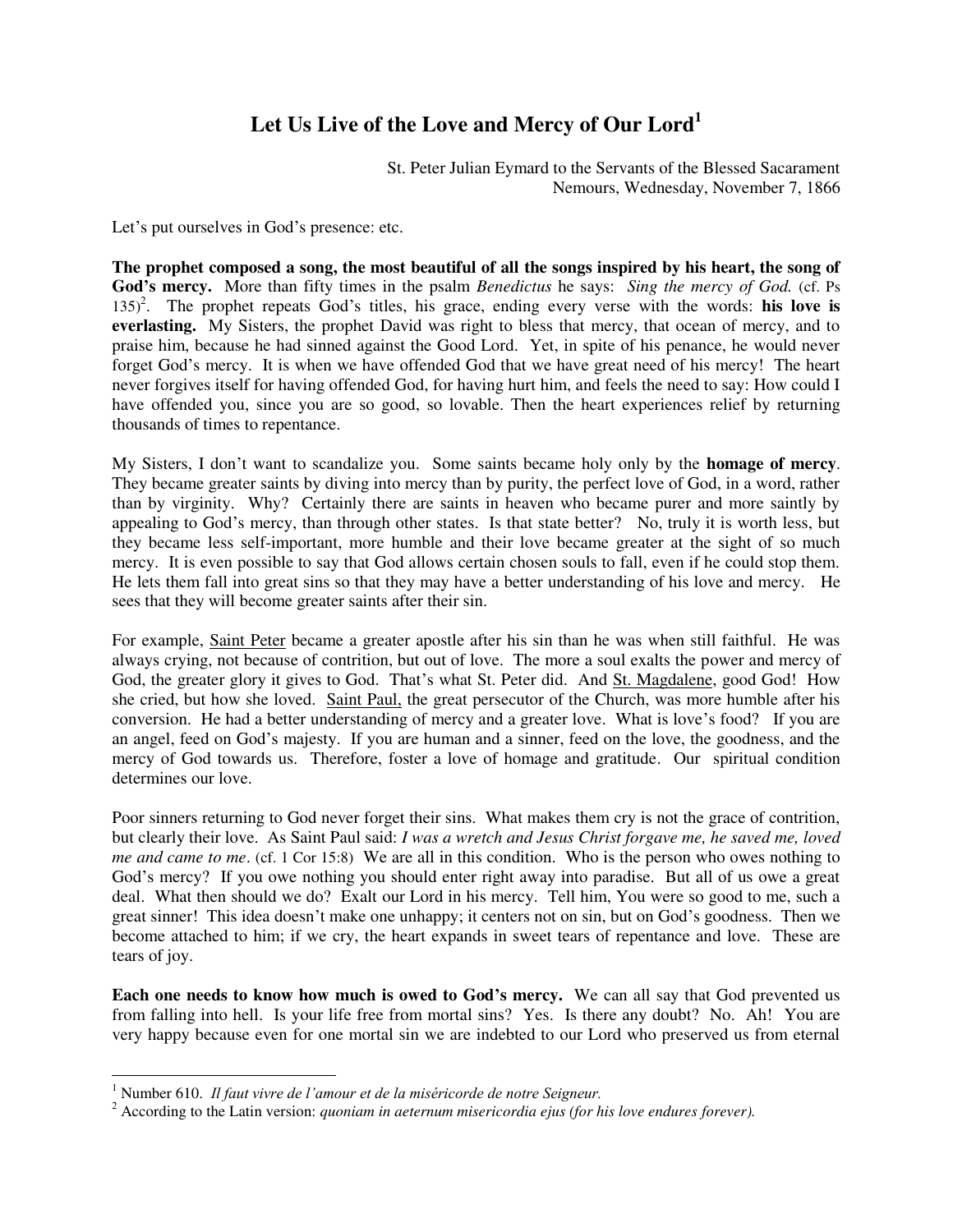damnation. How many graces our Lord gave us, preserving us from hell, and how many graces he prepares for us. If God would say to the damned: I decided to deliver one damned person every hundred years and that person is you. Oh! Such a one would be overwhelmed with gratitude. In heaven he would exalt in God's love more than all the others, aware of God's special grace to him. Since God has withdrawn us from sin, we owe him an eternal gratefulness. If we committed as many mortal sins as years, then each year should be lived in gratitude. The more we have sinned, the more grateful must we be.

**Now, how about venial sin?** The mercy of God regarding venial sin is, I dare say, greater than for mortal sin. God's mercy is greater in forgiving venial sins than mortal sins. How is that? We sin more often venially than mortally. God is always forgiving our venial sins, while mortal sins are rare. When in a state of grace we offend God by venial sins, his heart is afflicted in the tenderness of his love. In his divine mercy he forgave us so many venial sins, forgiving us billions of times. We cannot count the sins he has forgiven us. Let us then thank him infinitely. Look again at what he does: our Lord **forgives us, without looking back, without conditions, never any reproach on the sins forgiven. Once forgiven, our sins are no more.** 

 $[\dots]$ 

My poor Daughters, our Lord has forgiven you so many sins. Should one doubt God's forgiveness? Listen. Did you ask him to forgive you, did you come to him trusting in his forgiveness? Then God forgave you, since he himself has assured you of this. If God had not forgiven you, he would not have called you to himself. Besides, tell me, since your conversion, did our Lord let you experience good moments of peace, after Communion, sometimes at night, like a dose of honey, a surprise. In the Good Lord's presence, the body is forgotten. There is much joy. Why? We are in a divine atmosphere forgetting the earth; feeling almost as if we were eating the Good Lord. This is proof that our Lord has forgiven your sins. The Good Lord caresses and embraces you, holding you close to his heart. He would never do this, if he did not love you. – But he does this to draw me to himself. – Not at all. It is because he loves you. – But I often experience that feeling. – Thank the Good Lord; these are proofs of his love for you!

**How do I know that the Good Lord has forgiven me?** Are you ever happy after confession? – Yes. – Well, that's proof that our Lord forgave you, proof of his friendship. God wants us to feel his forgiveness through friendship. This is very consoling. The Good Lord asks from us faith in the sacrament of penance, and then he gives us signs of his friendship. Tell me, how do you explain the tears of the saints? Their tears were proof of God's forgiveness; they were full of compunction and of love. [The sinful woman] was crying and her sins were forgiven, because love had taken their place. (cf. Lk 7:36-50)

Here is something greater. Our Lord is so wonderful in his mercy that he gave us a kind of temptation. He tells us, I forgave you; sin no more; but if you sin again, always come back to your Lord who is your Father and loving savior, always ready to forgive. He always holds absolution in his hands and signs of love in his heart. Return to him all the time. We may be tempted to say, I can sin then, because God will always forgive me. Worldly people abuse these words from St. John (cf. 1 Jn 2:1-2). As Saint Paul says: *They sin because the Lord is so good.* (cf. Rm 6:1) Our Lord still tells us that he will always forgive us. Is it possible? Yes, he said so. **God's patience should attract us to his mercy.** Consequently, when we offend the good Lord, we know that God forgives our offenses even in this life and so the sooner I return to him, the sooner will I be forgiven. Yes indeed, our Lord tells us, Sin no more. However, even though you sin against my Father, return quickly to me and I will forgive you. Come as soon as possible, and I will forgive your sin. Can mercy go any farther than saying, When you have sinned against my Father, come to me so that his justice will not send you to purgatory. Come to me and I will purify you. What a love!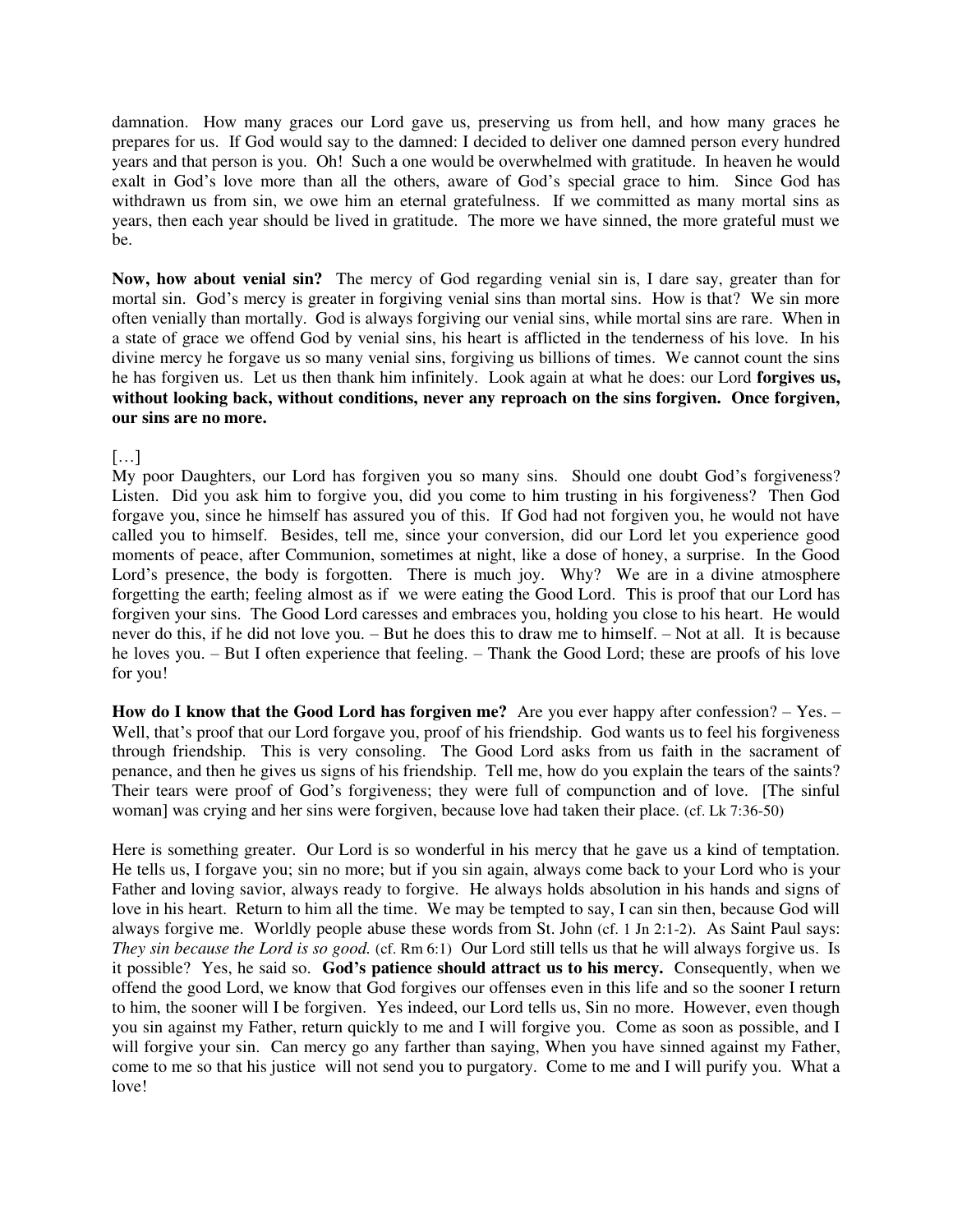**Now what should we do? Notice the great mercy of our Lord and never be discouraged.** Never say, I sinned too much; the Good Lord will not forgive me. And notice how his mercy is greater than sin; we can count our sins, but not his mercy. That is why when we sin we should always go back to him without waiting too long. No. Return quickly; our Lord is waiting for you; come quickly. – Will he forgive me? – He has already forgiven you in his heart; but come quickly to his feet, so that he will let you drink of his purifying blood. A soul that loves the Good Lord cannot live in sin; it cannot remain in that state of death. Those who love little or not at all have the courage to remain in sin one day, two days, even a week. We could tell them: How can you stay with dirty hands; don't you love our Lord? – Of course I love him, because I feel angry for having offended him. – How can this be; he is there to forgive you and you continue like that! Ah! If you loved him you would not continue like that, how wicked you are! How ugly! Can it be?

When this happens, Communion is set aside. How did you come to that point? Our Lord says: Poor soul, poor servant; she let herself be fooled. How unfortunate. Then, he calls you and you don't listen. [...] If you loved our Lord, you would hasten to be purified. Take, for example, a true friend who knows he has offended his friend. He will not sleep until the matter is cleared up. He cannot live with it. He has to reach out to his friend and hear him say, Be at peace, it was nothing. Without that, he is inconsolable. How can we not love our Lord as much as friends love each other? Even a child who loves its mother and has offended her would pursue her and cry until she says, I forgive you. Children have been known to die because they were refused forgiveness. One day, I found a child crying and said, My child, what's wrong? […] – Ah! My mother doesn't want to forgive me; I lied to her and she doesn't want to forgive me anymore, and he kept crying. I went to his mother and obtained this favor for him. They had wanted to teach this poor child a lesson. Well, this is what we should do: My God, I sinned against you; I hurt your heart, forgive me. If he lets you wait, it is nothing; you should not rise before being forgiven.

Our Lord is very good, and we don't have to go to confession every time to be purified. No, the Good Lord has given us another way to return to him after our venial sins, **the sacramentals**, especially in view of the Holy Eucharist. Do you know that it is better to receive absolution from our Lord than from a priest? Yes, it's true! Sometimes at our Lord's feet, we become aware of a sin that would prevent Communion and confession is not available. Ah! Poor Daughter, our Lord forgives you. I believe this contrition is a hundred times better than the other. That's why our Lord likes to forgive us himself. When we will be in paradise, and see God's mercy, we could die of joy, if it were possible to die in paradise.

**My poor Daughters, believe me; live of God's mercy.** Even if you had never sinned, does this mean you will never do so? […] Now, since you can commit sin, what is the difference between you and one who has already sinned? Who preserved you, is it you? It is you yourself? – Oh no! God preserves me, giving me his grace. – Then, poor Sister, thank God a hundred times more than I who sinned, because he preserved you. Do you know that the mercy preserving you is greater than the one that forgives? Not only were you preserved, but you were at the point of offending God, with one foot already on the brink of hell, if you didn't sin it was because he wanted to show you that his mercy is greater than your weakness. Two miracles happened instead of one. If the Good Lord were not infinitely good and powerful, would he have burdened himself with the task of leading us to heaven? The Good Lord never gets discouraged, never abandons us. He stays with us until our last breath, but his grace constantly torments us, obliging us to do good.

My good Sisters, **you are religious; is this something you deserve?** Although I admire you, I'm sure that you never merited such a vocation. To deserve it, you should have been as pure as the angels, and you were not. You should have all the virtues of the saints, and you don't have them. However, you are here, professed Servants of the Blessed Sacrament. You are here, but you cannot say that you merited